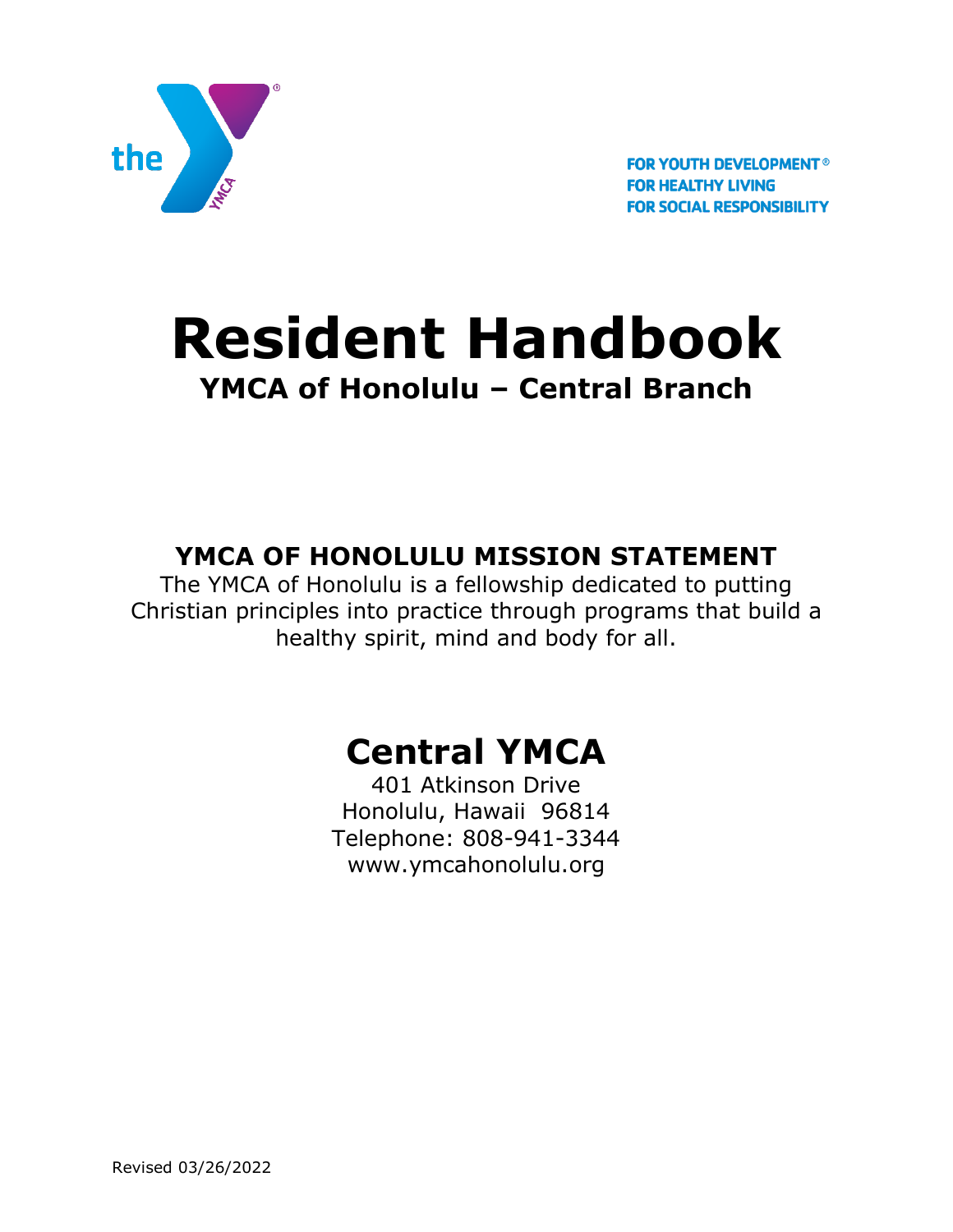### **Aloha,**

On behalf of YMCA staff, members, and volunteers welcome to the Central YMCA! We hope your stay is both enjoyable and memorable.

We recognize that relocating to new surroundings takes a period of adjustment. To assist you, we have constructed this handbook to help you understand who we are, our policies, rules and regulations and the services available to you as a guest. **We encourage you to read this handbook thoroughly and to keep it for future reference.**

YMCA staff, volunteers and members consider ourselves to be an "**Ohana**" (family). Together, we will continue our work to create an environment that makes the Central YMCA a unique, safe and enjoyable place to be. Our staff, members and guests consist of people from Hawaii, the U.S. mainland and around the world. We are proud of our cultural diversity, which provides an opportunity to develop global friendships.

As in any family, certain responsibilities and decorum are expected of its members**. In becoming a guest, you are expected to take personal responsibility to follow Central YMCA guidelines and policies.**

As you continue to read this handbook, highlight any area that you are unsure of and please feel free to contact YMCA staff for clarification. You are expected to know, understand and abide by these policies, rules and regulations. Again, enjoy your stay at the Central YMCA.

Sincerely, Central YMCA Staff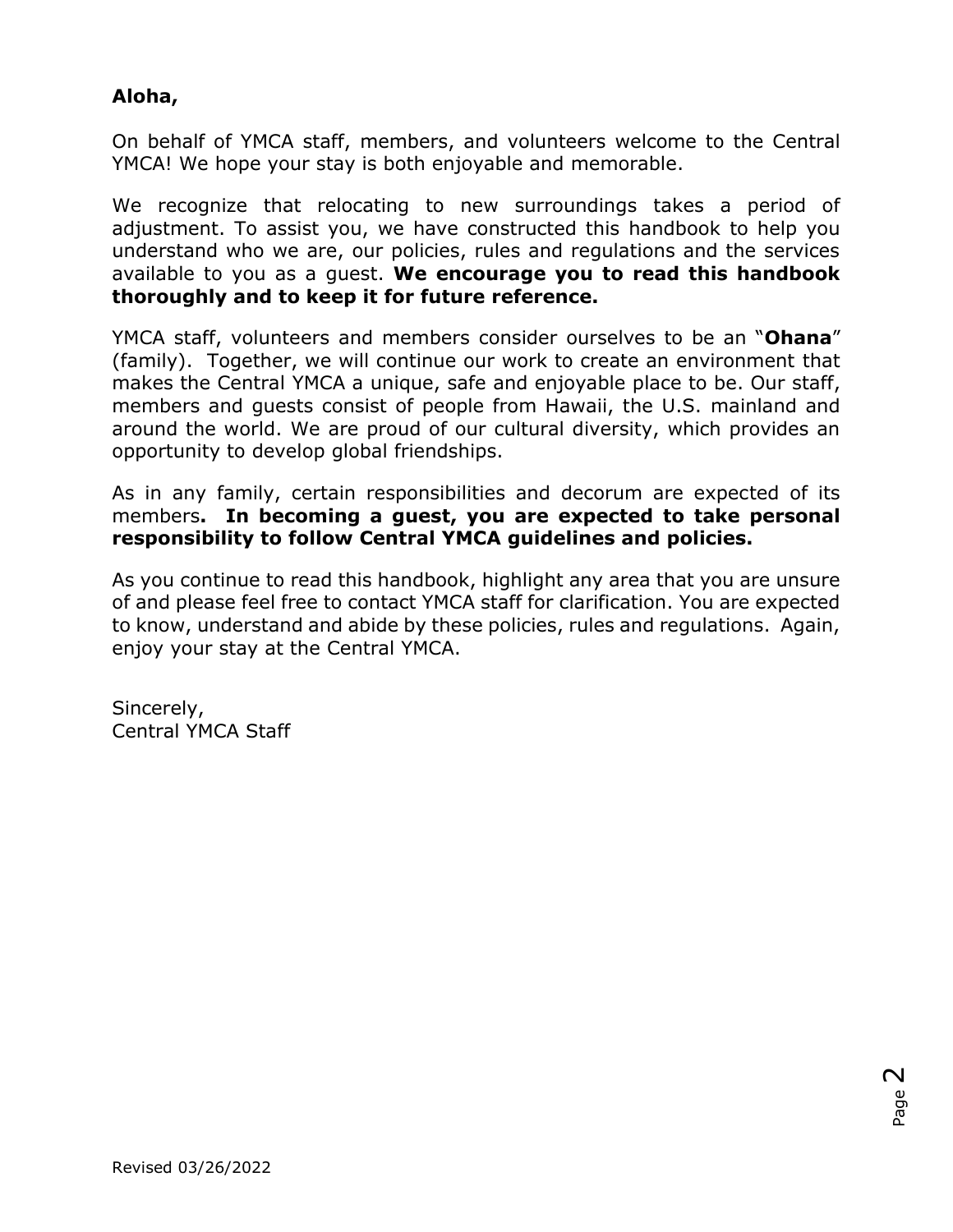## **Table of Contents**

#### **SECTION I: RESIDENT INFORMATION & SERVICES**

| Check-In        |  | Page 4   |
|-----------------|--|----------|
| Check-Out       |  | Page 4-5 |
|                 |  | Page 5   |
|                 |  | Page 5   |
|                 |  | Page 6   |
|                 |  |          |
|                 |  | Page 6   |
|                 |  | Page 7   |
| Furniture       |  | Page 7   |
| <b>Visitors</b> |  | Page 7   |
|                 |  | Page 7   |
| Keys            |  | Page 7-8 |
| Laundry         |  | Page 8   |
| Change          |  | Page 8   |
| Mail            |  | Page 8   |
| Parking         |  | Page 8   |
|                 |  | Page 9   |
|                 |  | Page 9   |
|                 |  | Page 9   |
| Telephones      |  | Page 9   |

#### **SECTION II: COMMON AREA AND COMMUNITY LIVING**

| Attire |                                                                                       | Page 10    |
|--------|---------------------------------------------------------------------------------------|------------|
|        |                                                                                       | Page 10    |
|        |                                                                                       | Page 10    |
|        |                                                                                       | Page 10    |
|        |                                                                                       | Page 10-11 |
|        |                                                                                       | Page 11    |
|        |                                                                                       | Page 12    |
|        |                                                                                       | Page 12    |
|        |                                                                                       |            |
|        |                                                                                       |            |
|        |                                                                                       | Page 12    |
|        | YMCA of Honolulu: Waiver of Liability, Code of Conduct, Photo Release Form Page 13-19 |            |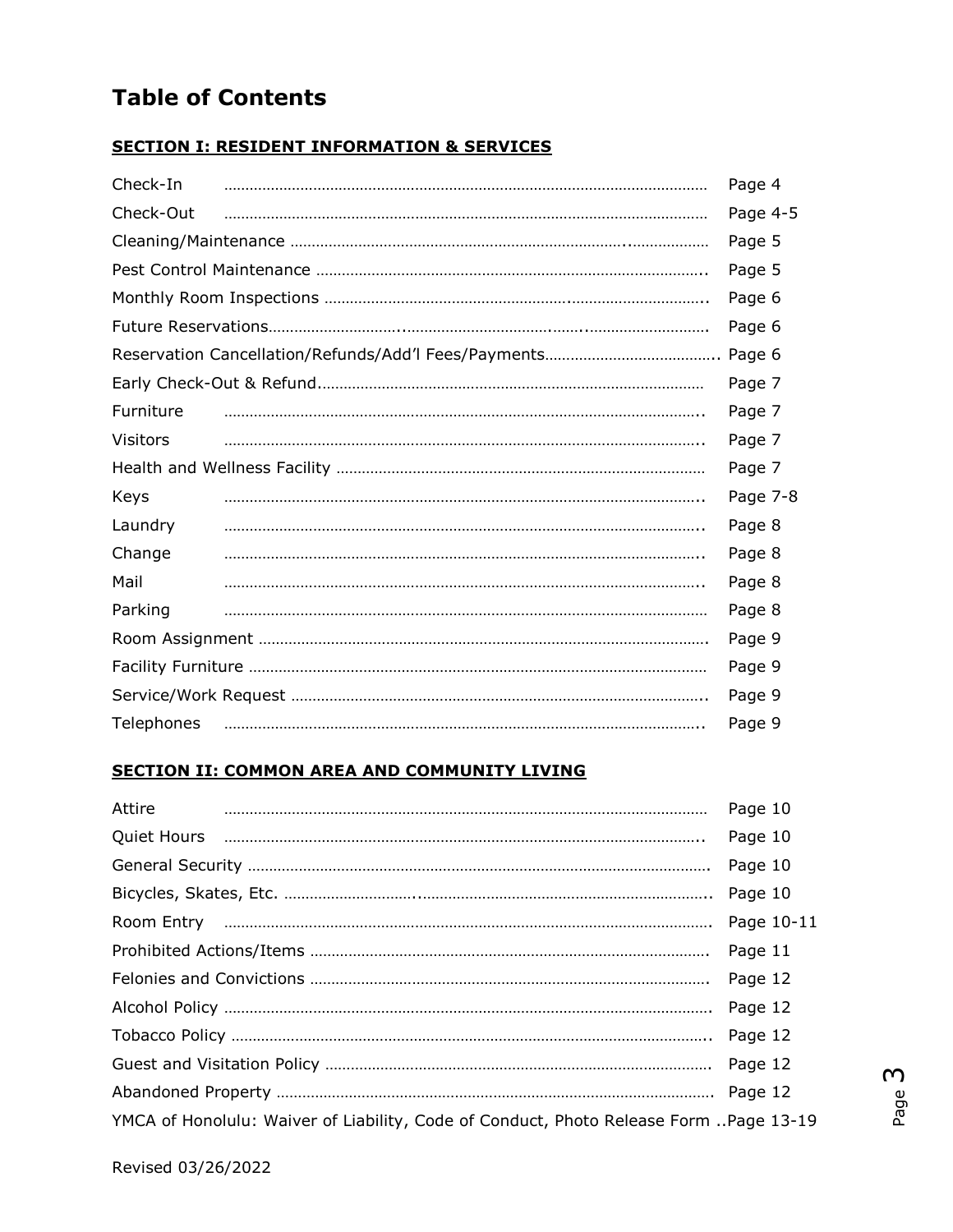## **Section I: Resident Information & Services**

#### **Check-In**

- All registered minors must be accompanied by an individual who is 18 years of age or older at all time.
- Reservations can be made in advance (online and/or in person); but acceptance into the YMCA Residence Program will not be confirmed until the applicant has provided the following:
	- $\circ$  All registered guests who are 18 years or older will be asked to provide and submit to the following:
		- **State I.D., Driver's License, or Passport**
		- Consent to a criminal background check and United States Department of Justice National Sex Offender Public Website and the Hawaii State Sex Offender Registry check which is required for all applicants. Once accepted as a resident; required weekly background checks against the National Sex Offender Registry and Criminal background checks every six months.
		- Applicants and current residents will be denied accommodations in the YMCA's Residence program for the following reasons:
			- The person refuses to consent to the criminal background check or National Sex Offender registry check;
			- The person makes a false statement in connection with conducting such criminal background check or Sex Offender registry check;
			- The person is registered, or is required to be registered, on any sex offender registry;
			- The person has been convicted of a felony within the past 10 years;
			- Has been convicted within the past 3 years, excluding the period of incarceration (if any), of a misdemeanor involving:
				- o Assault, battery, theft, terroristic threatening Drugs,
				- o Abuse of a family or household member
				- o Arson, firearms, explosives, or dangerous weapons
- Check-in can be refused if guest has been asked to leave from any YMCA properties in the past or displays unacceptable and/or inappropriate behavior or seems to be unsuited to stay in a community environment.
- Check-in time is daily between 8:00 am to 4:00 pm. Room available after 12pm.
- Room fees must be paid in full and in advance.

#### **Check-Out**

- It is the sole responsibility of the registered guest to directly inform the Welcome Center of a check out from their room. Failure to notify the Welcome Center (in a reasonable amount of time); will result in additional room charges in the name of the registered guest. Additional room charges will continue, until the Welcome Center receives the room key from the registered guest.
- Check-out time is daily on or before 10:00 AM.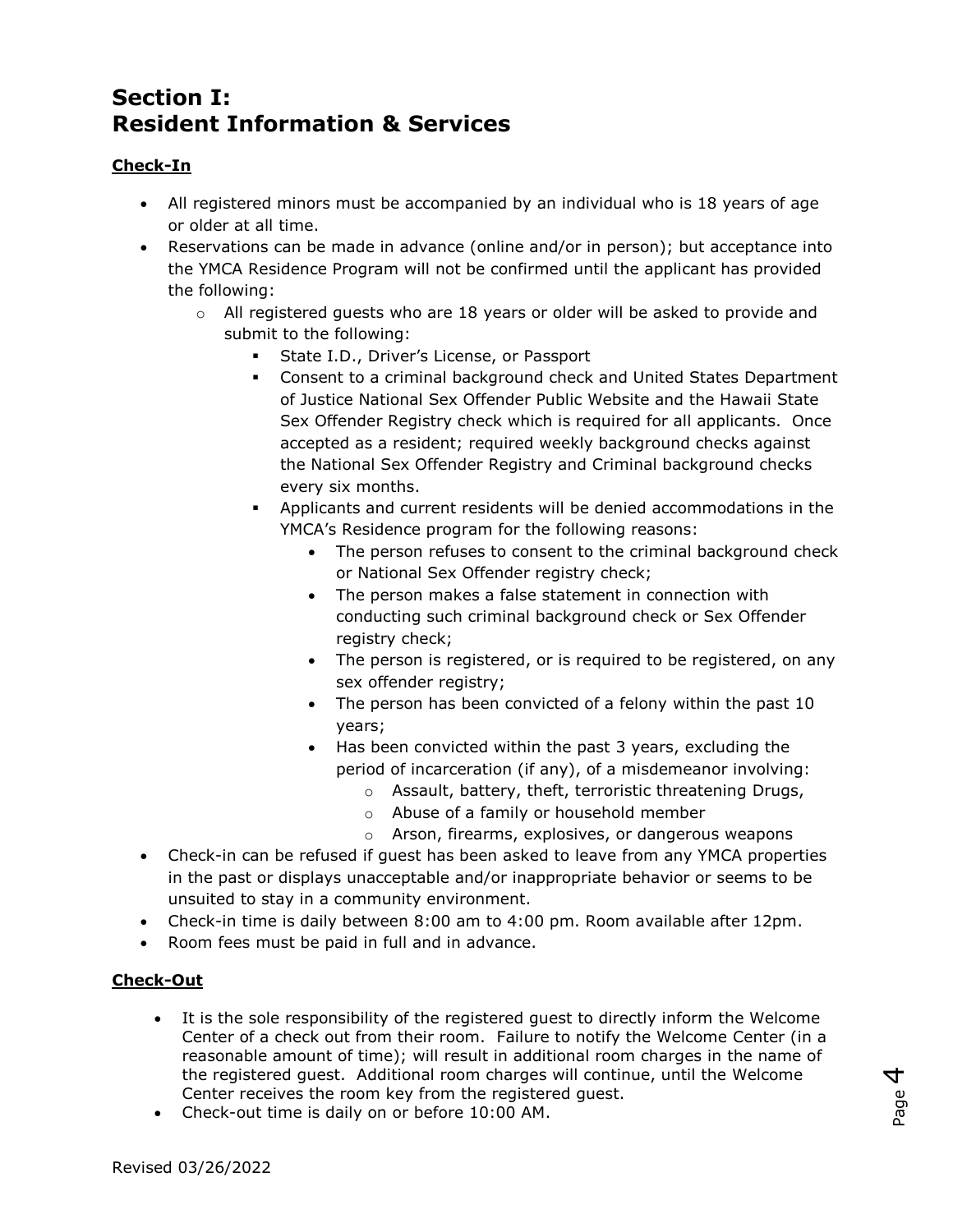- Failure to check out by 10:00 AM will hold you accountable to pay another day's room fee.
- Failure to pay the room fee by 10:00 AM may result in you being removed from the premises and/or your room door being key-blocked. To remove the kee-blok, the balance owed to the YMCA needs to be paid in full. The balance owed will consist of the room fee plus a \$7 late fee if the payment is received after 10am on the day of rental.
- Room key must be returned to the Welcome Center; failure to do so, will result in a \$50.00 charge to cover the replacement of the room key.
- Early check-out see cancellations and refunds (page  $\overline{7}$ )

#### **Cleaning/Maintenance**

 Housekeeping staff provides basic cleaning of the rooms to include fresh towels and linens. Room service is from 8:00 AM to 3:00 PM –Monday thru Friday, (No service on Sunday and Holidays). Please call the Welcome Center if there are any problems in the room.

#### **Room cleaning schedule**

- Monday: 5<sup>th</sup> & 4<sup>th</sup> floors all rooms cleaned, sheets & towels changed
- Tuesday:  $3^{rd}$  floor all rooms cleaned, sheets & towels changed
- Thursday:  $5<sup>th</sup>$  & 4<sup>th</sup> floors; all rooms cleaned & towels changed
- Friday: 3<sup>rd</sup> floor all rooms cleaned & towels changed
- Towels will be changed on all floors daily except Sundays and Holidays

#### **Bathroom cleaning schedule:**

Community restrooms and showers are cleaned on a daily basis.

#### **Pest control maintenance:**

 The YMCA practices preventive maintenance/pest control treatments for extended residential agreements as necessary. The treatment will involve the use of professional pest control agents (non-toxic chemically active ingredients).

How to prepare for treatment:

- Guest is required to clear their room of clutter allowing access to every wall in the room.
- If wall is blocked with furniture or boxes, resident must move items a minimum of 2 ft. away from wall.
- Guest must remove food and/or drink items from room. An alternative option is to store them in sealed plastic containers.
- Plan to be out of your room for 2.5-3 hours.

#### **Room Inspections:**

The YMCA conducts monthly room inspections to help ensure that all rooms meet health and safety regulations. This allows the YMCA to take proactive measures to prevent clutter, pest infestations, monitor prohibited actions/items, and monitor the condition of furnishings. For more information, please see the attached sheet or refer to your resident handbook *(Room Entry on page 10 and Prohibited actions and items on page 11).*

To ensure the safety of your items, inspections will always be conducted with two staff members. At the conclusion of the inspection any guest(s) who is not in compliance with YMCA standards will be notified in writing to make the necessary arrangements to rectify the existing infraction. Any residential room(s) or guest(s) not in compliance with YMCA residential guidelines or those who prevent the YMCA from attaining these standards may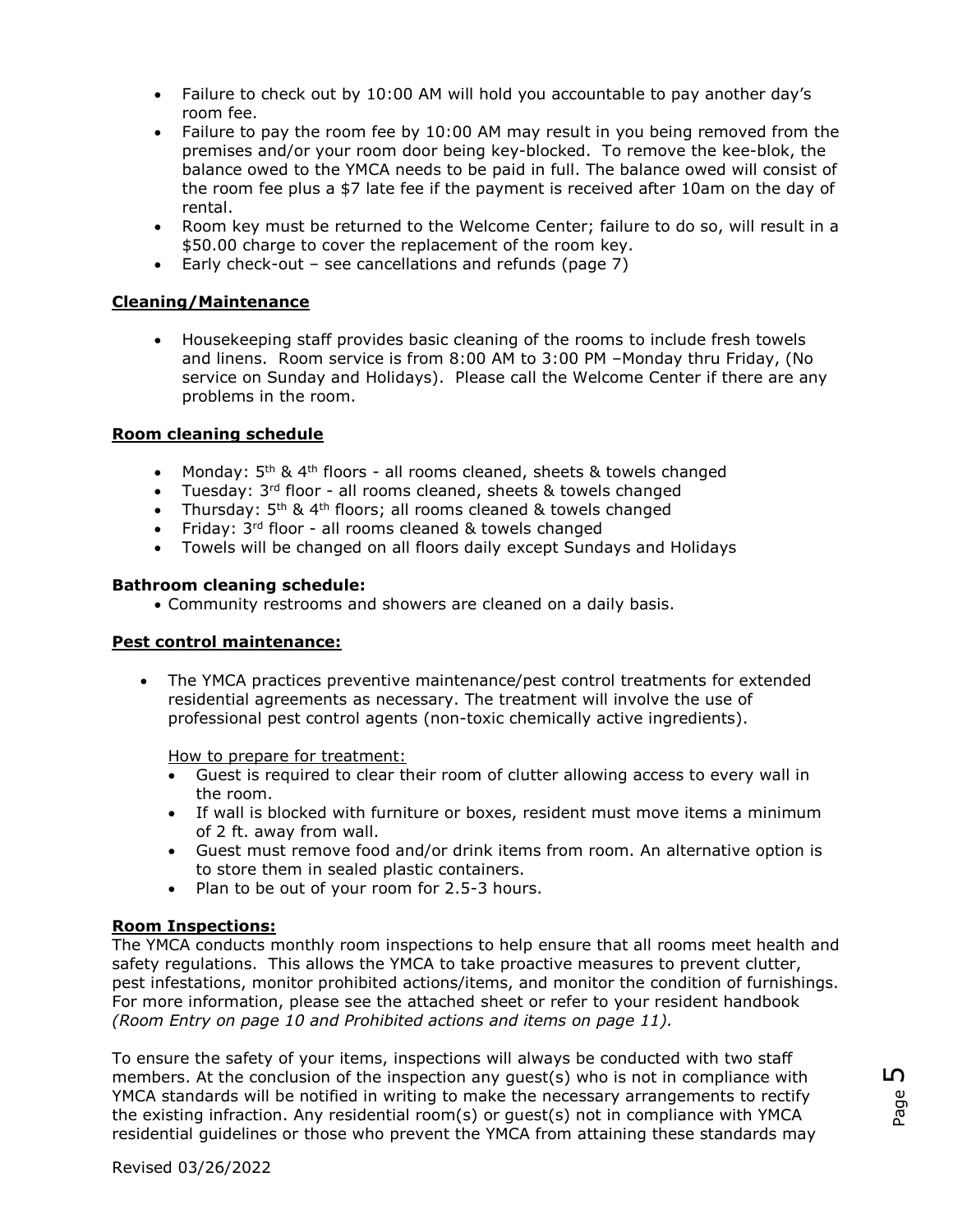be asked to make necessary arrangements to be in compliance and/or may have their stay immediately terminated.

At the discretion of YMCA staff, guest may be given time to make necessary changes to be compliant. Failure to do so may result in termination of stay.

#### **Future Reservations**

Future reservations can be made if accompanied by a full payment of your stay. Placing a reservation payment for in-house guest is optional. However, rooms without future reservation payment may be reserved for other guest(s), resulting in no availability of room for the existing guest. Room will be guaranteed for the dates paid. Rates are subject to change.

#### **Reservation Cancellations/No Show Refunds**

For the 3 night stay at the YMCA pays for your background check, there is **no refund**. If you decide to cancel for any reason, there is **no refund**.

- If your Criminal History Background Check doesn't clear, your reservation will be canceled and there is **no refund**.
- You can opt to pay for the background check yourself and be subject to the refund policy below.

Refunds of reservation/No Show will be made if the reservation is cancelled at least 7 days prior to the arrival date. If the reservation is cancelled 7 days or less and/or a No Show, there will be a charge of one night.

#### **Additional Fees**

| Late payment fee (added to room fee if paid after 10am) | \$7.00/day  |
|---------------------------------------------------------|-------------|
| Lost $Key(s)$ :                                         | \$50.00/key |
| Laundry Late fee:                                       | \$5.00      |
| Parking (limited availability and hours):               | \$5.00/Day  |

#### **Payments & Late Payment**

- Residence room payments must be paid in full and in advance, there is NO prorate.
- We accept cash, U.S. traveler checks, MasterCard, Visa, JCB, American Express or Discover.
- Checks are not accepted.
- YMCA staff reserves the right to key-block your room or remove you from the room if payments are not made on time.
- Late payment:

If the guest is late due to non-payment; the daily rate plus the late fee will be charged for each late day. This includes for the weekly paying guest(s). A  $$7$  late fee will also be assessed if the payment is received after 10am on the day the room fee is due.

#### **Early Check Outs & Refund:**

- There will be a 30% service fee *(calculated from original transaction amount—\$50 maximum)* deducted for all credits/refunds.
- All refunds will be returned within 2 weeks using the following: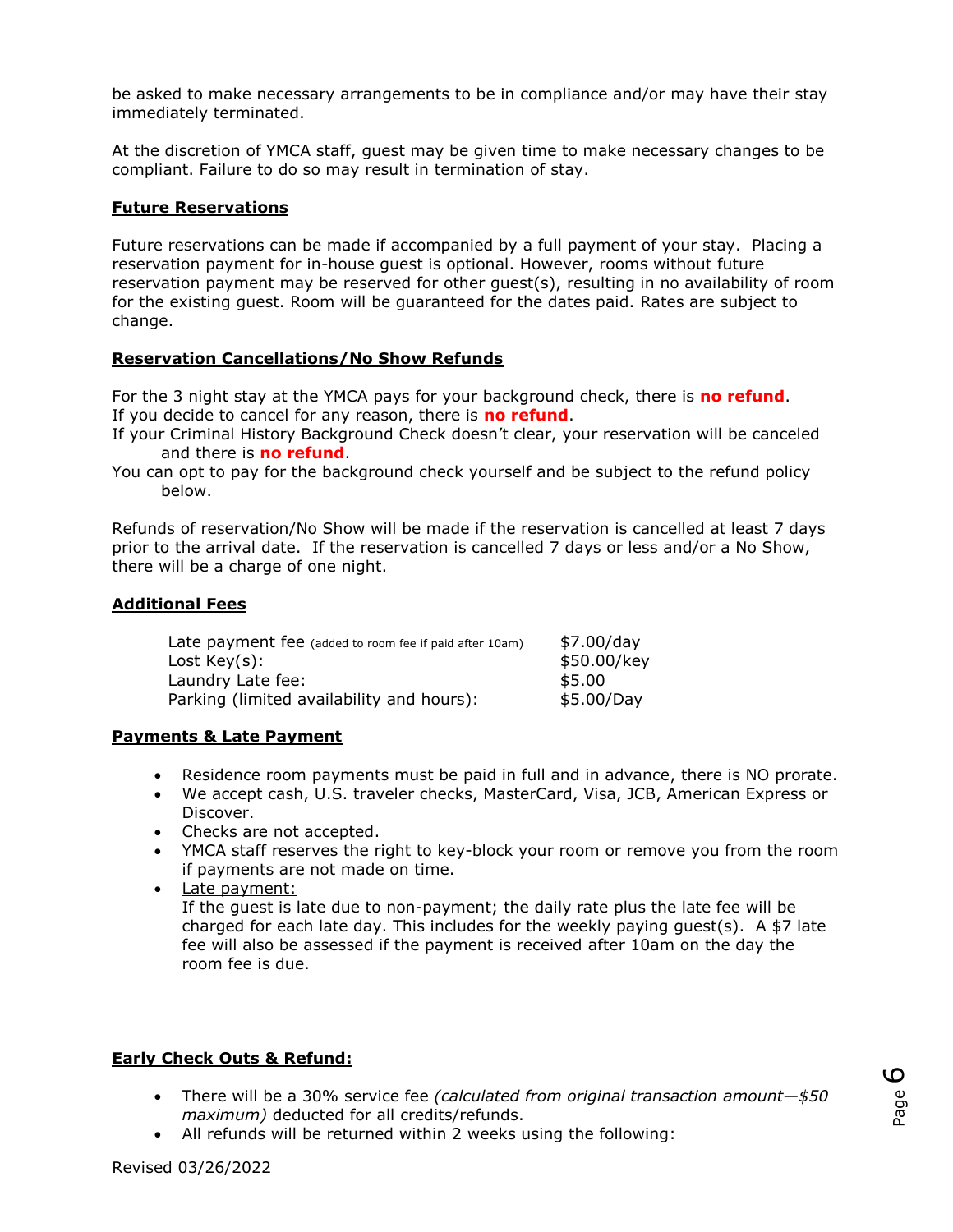- $\circ$  All cash payments will be refunded by check and will be mailed to the address provided at check-in.
- $\circ$  All credit card payments will be credited back to the credit card used for the original transaction.
- o **NO CASH REFUNDS.**
- Early Check-out:

If a guest decides to check-out on an earlier date then originally reserved, the amount due for the time stayed plus service fee will be applied before Refund/Credit on account for future use.

#### **Furniture**

- Guests are not permitted to keep in their possession or remove YMCA furniture designated for public areas. Any guest in possession of common area furniture without authorization may be asked to leave.
- You will be charged for any damaged items in your room, which include but not limited to:
	- $\circ$  Linen, mattress, box spring and bed frame (soiled, burned, ripped, etc)
	- o Door, desk and chairs
	- o Smoke detectors
	- o Curtains and vertical blinds
	- o Lighting (wall sconces and floor lamps)

#### **Visitors**

- A guest/visitor is defined as any person other than the registered occupant.
- YMCA registered guests are not allowed to have visitors in their room or in the Residence Hall.
- You may meet your visitor outside of the building of YMCA.
- Violation of this policy may result in your being asked to leave immediately.

#### **Health & Wellness Facility**

YMCA health and wellness facilities are closed at this time.

#### **Keys**

- The possession of keys by anyone other than the person they were issued to is not allowed.
- The door locks when you close the door, so please keep the key with you at all time.
- In order to maintain security to the building and guests, a guest who loses a room key must report it to YMCA staff immediately. Guests reporting a lost or damaged key must pay \$50.00 to replace the lock and key within 24 hours or it may result in immediate termination of stay.
- If you locked yourself out of your room, you must wait until Welcome Center clerk is available to open the door for you. If this becomes consistent, each time clerk opens the door, there will be a lockout fee of \$1.00.
- If you lose more than 2 keys, this may result in immediate termination of your stay.
- You do have an option of leaving your room key at the Welcome Center before leaving the premises.
- Key must be returned at the time of check out or will be charged \$50 to replace the lock and key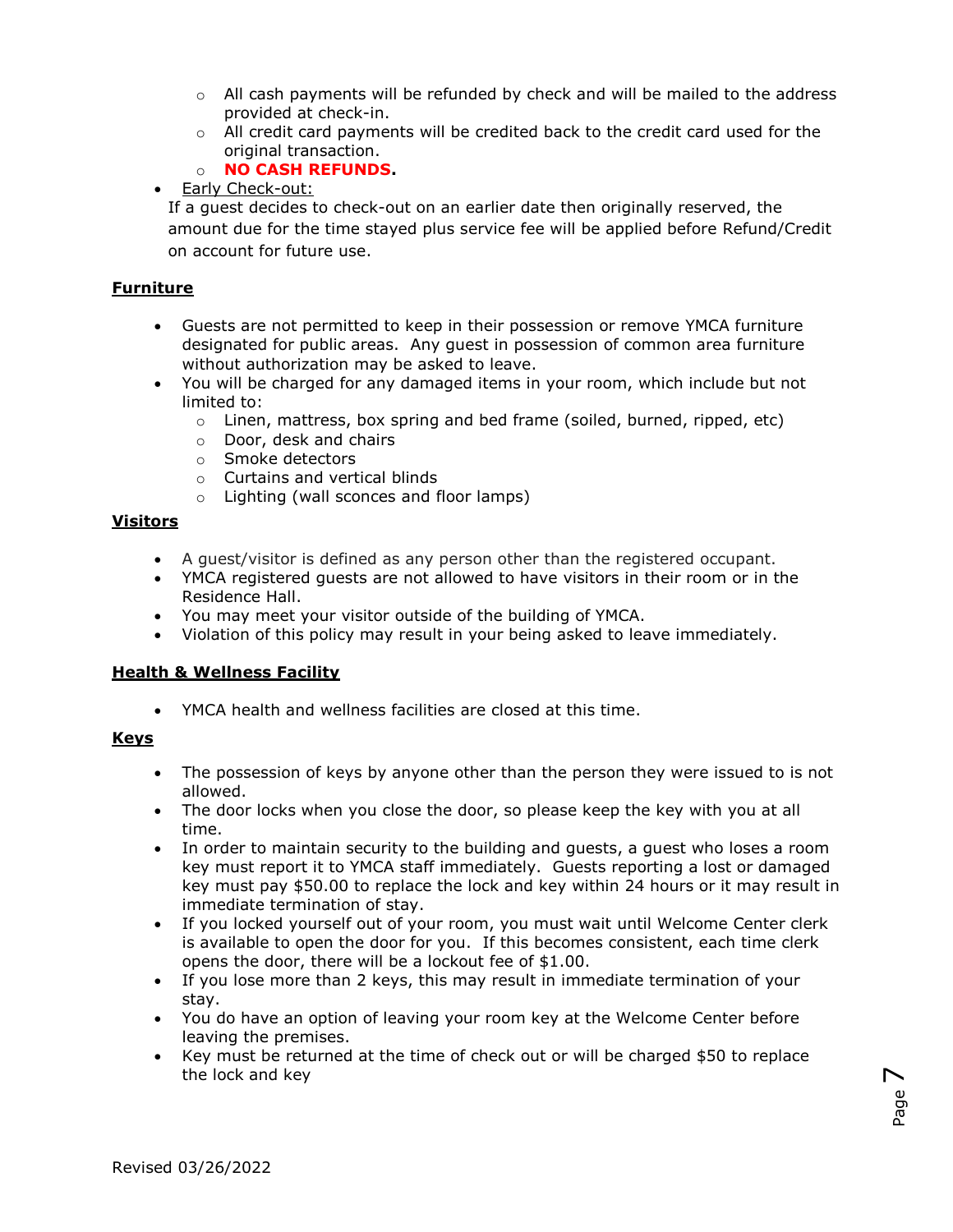#### **Laundry**

- Guest washers and dryers are located next to room 507 on the 5<sup>th</sup> floor.
- Please see the rules inside the Laundry room
- Access to the laundry room will be on a first come-first serve basis. The hours are 8:00am – 10:00pm. Last wash is at 7:00pm. If the wash/dry is not done by 10:00pm, you will need to wait until the next morning to retrieve your clothes when it opens at 8:00am
- You must provide your own detergent and drying fabric
- Central YMCA is not responsible for any loss or damages
- Unattended laundry may be placed on the table so next person can use the machine. Never place on floor or stop mid-cycle
- Do not tamper with equipment including the key to the laundry room
- Do not wash clothes in bathroom sinks nor shower

#### **Change**

 The Welcome Center has limited change available to guests for vending machines. Please check with the Welcome Center regarding availability.

#### **Mail**

- Mail Service is provided Monday through Saturday, except holidays.
- Mail will be placed in your mailbox.
- Due to federal regulations no guest is allowed to sort through the mail for specific items.
- Guests are responsible for checking their mailboxes daily.
- YMCA information may be placed in your mailbox periodically.
- Guests are responsible for any changes in policies and procedures communicated through the guest mail.
- For your convenience, the Welcome Center has a drop box for outgoing mail.
- After a guest has checked out, all mail will be returned to sender. The YMCA cannot have mail forwarded to a new address.

#### **Parking**

- Fee based parking is subject to availability.
- All *non-parking fee paying* guests found parked on the YMCA property are subject to towing.
- All guests are limited to one paid parking pass for one car if parking is available.
- Cars parked in reserved guest parking stalls must have parking pass visible on vehicles dashboard.
- Violation of the parking policy may result in a loss of parking privileges, being towed at owner's expense and/or the guest may be asked to leave.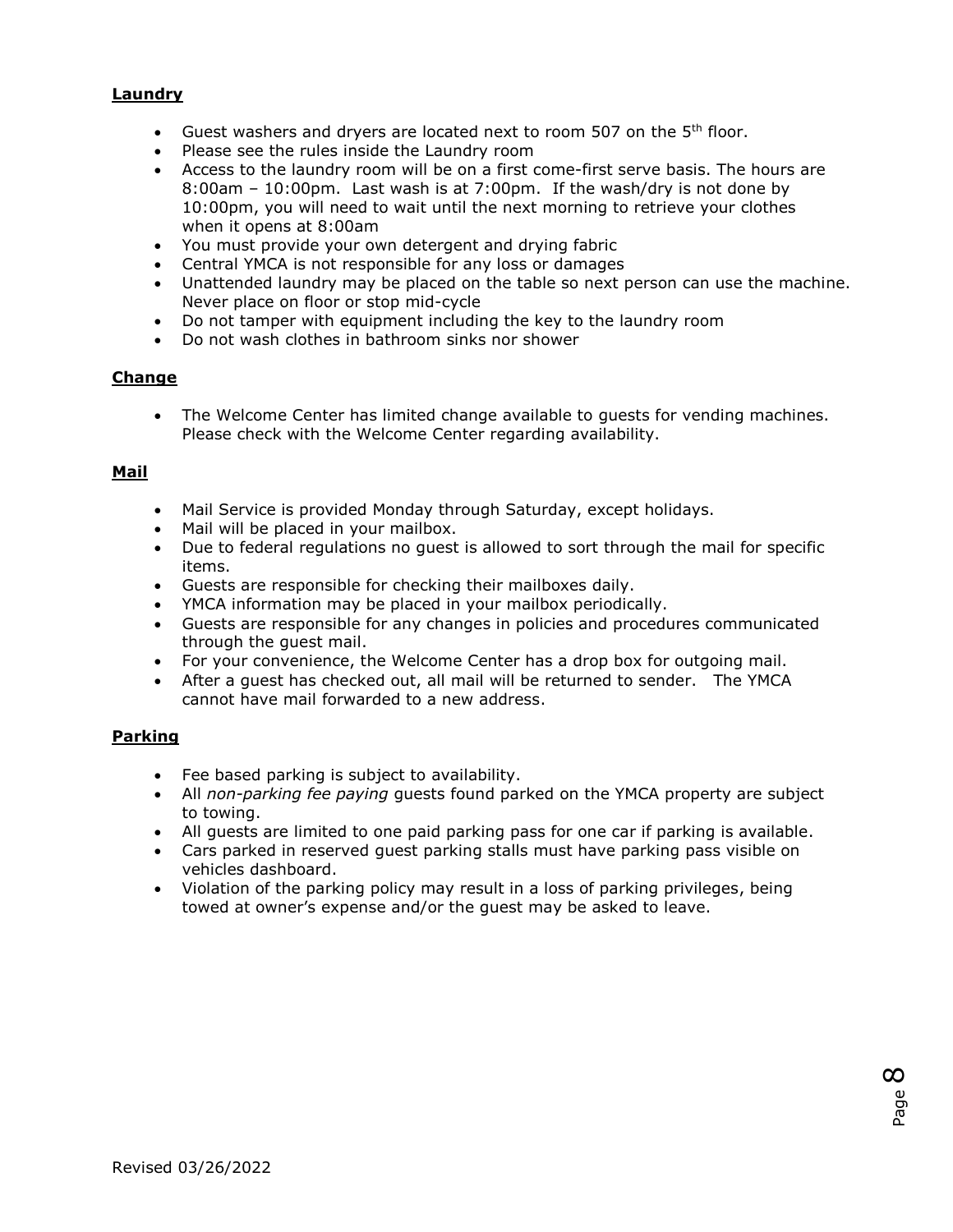#### **Room Assignments and Changes**

- Guests are informed of their room assignment upon check-in.
- Central YMCA reserves the right to assign and reassign rooms with or without advance notice.
- Guests may not make room changes unless authorized by the Welcome Center staff.
- All room changes MUST be done in the morning (8am to 12noon).
- Rooms are categorized as follows:

#### 3rd Floor: MEN Only 4<sup>th</sup> Floor: WOMEN Only 5<sup>th</sup> Floor and Penthouse: MEN or WOMEN

#### **Facility Entrance**

- All guests must present their key and ID to the Welcome Center staff prior to entering the residential facility.
- The building is secured at 10:00 PM nightly or sooner if the need arises.
- The YMCA staff has the right to refuse entry to any guest who is violent, intoxicated or in any way threatens or harasses our staff, guests, members or program participants.

#### **Service/Work Request Procedures**

- Please report any damages or maintenance repair to YMCA staff. Please be specific in describing the problem and location.
- The YMCA reserves the right for its authorized representatives to enter guest rooms at any time in case of emergency or for routine preventive maintenance, inspection and/or repair.
- Do not attempt to make your own repairs.

#### **Telephones**

• Phone is not provided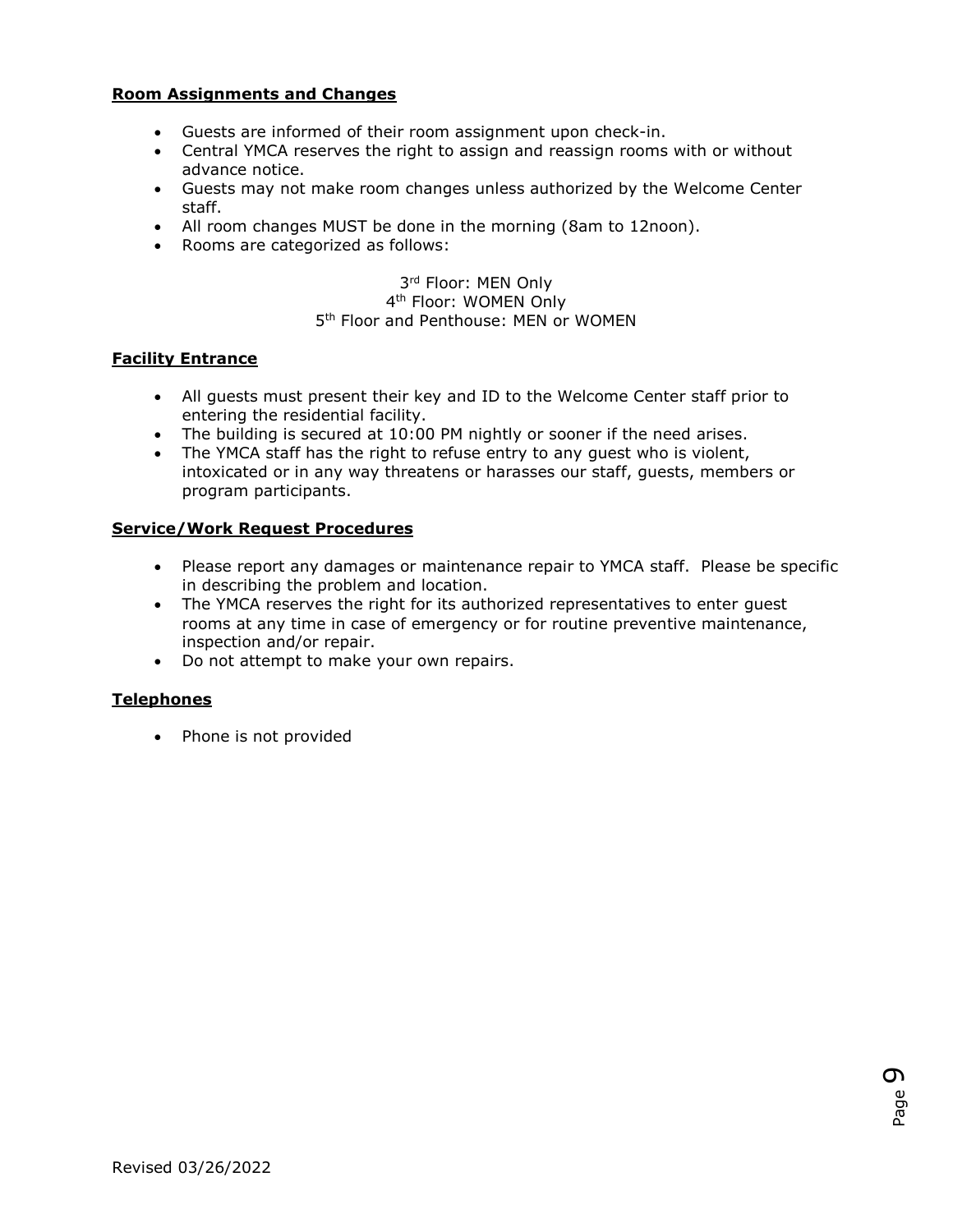## **Section II: Common Area & Community Living Guidelines**

Common areas are defined as those areas outside of a guest's room. The YMCA asks that each guest use common courtesy when utilizing these areas. **The YMCA core values of respect, responsibility, honesty and caring should dictate your actions.**

#### **Attire**

 **Proper attire** (Shirt, pants and footwear) and **facial mask** is **required** in **all common** areas such but not limited to the residence hallways, lobby area, etc.

#### **Quiet Hours**

- Quiet hours are 24 hours a day.
- Noise is confined to a guest's room and is not audible in adjacent areas or rooms.

#### **General Security**

- Guests should lock their doors and keep valuables out of sight at all times even when just leaving room for short periods of time such as going to the restroom.
- YMCA is NOT responsible for lost or stolen items.
- The door locks when you close the door, so please keep the key with you at all time.
- Never leave handbags, billfolds, jewelry, or other valuables unattended in rooms, showers, or lounges. Put them away in a safe place.
- Strangers loitering in or around residence halls should immediately be reported to YMCA staff.
- Do not prop open residence hall doors that are supposed to be closed.
- Try not to leave valuable items in the room.
- Do not let strangers into the room or building.

#### **Bicycles, Skates, Skateboards, Scooters, Mopeds, Surfboards, etc.**

- At no time are bicycles, skates, skateboards, scooters (Razors, etc.), mopeds and other similar types (excluding wheelchairs and other special-need items) to be parked or ridden in the walkways, hallways, lounge, lobby, stairwells, or other common/public pedestrian areas.
- Bicycles without motor may be stored in your room.
- Mopeds or any motorized equipment containing fuel may not be stored in rooms.
- A bike rack is available for usage in the Courtyard.
- Do not lock or park your bike on any YMCA property, except the bike rack, including all landscaping, trees and bushes.

#### **Room Entry**

The Central YMCA appreciates guests' desire for privacy and will do all it can to protect and guarantee their privacy. However, the YMCA reserves the right to enter a guest's room at any time for the following purposes:

- To determine compliance with all relevant health and safety regulations.
- To provide cleaning, repairs/maintenance and/or pest control treatment, etc.
- To conduct an inventory of YMCA property.
- There is an indication of imminent danger to life, health, and/or property.
- There is a reasonable cause to believe that a violation of YMCA regulations is occurring.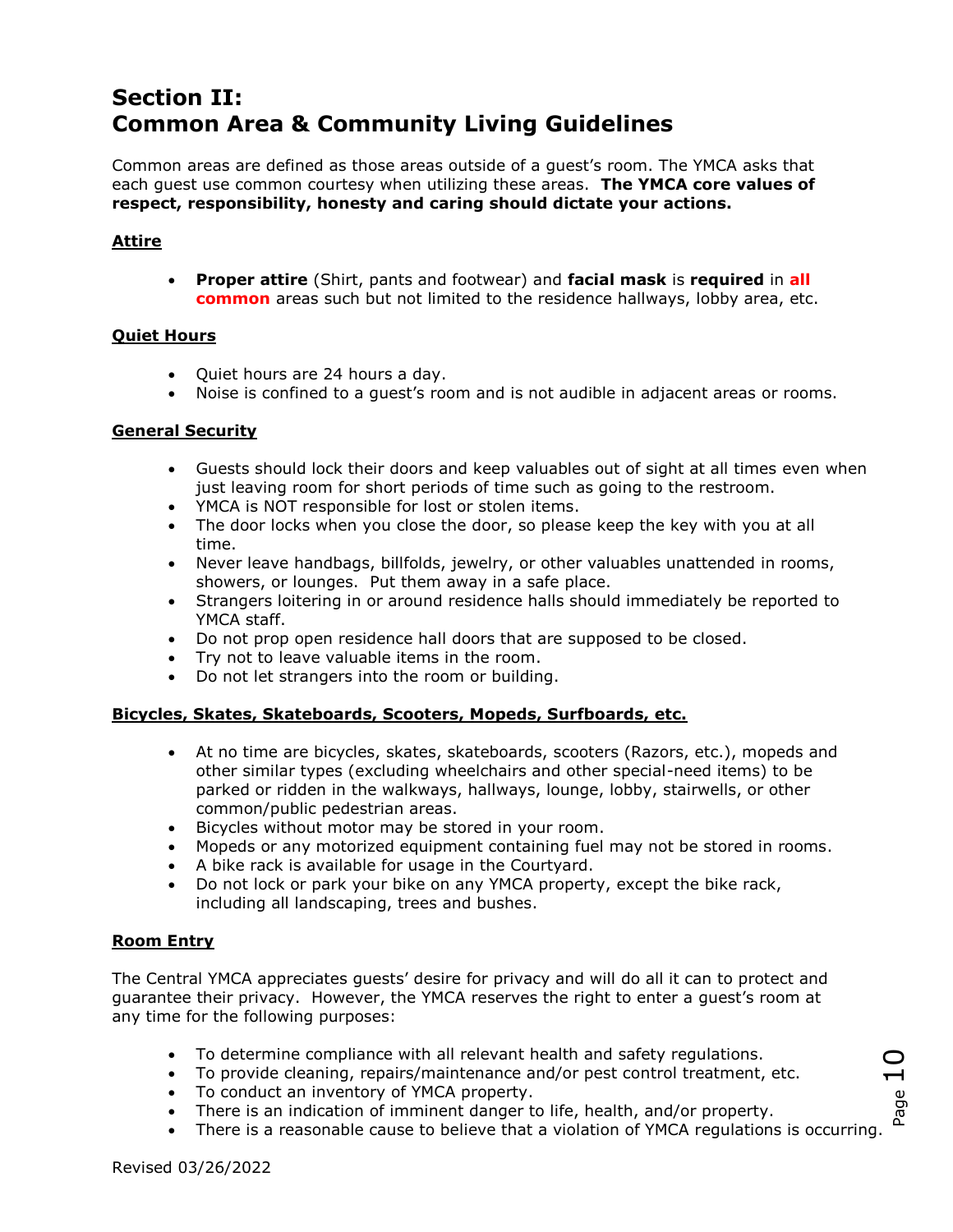#### **Prohibited Actions/Items**

The following actions/items are not permitted for health and safety reasons. Violations may result in the immediate termination of stay:

- **No smoking/chewing tobacco on YMCA property (includes ecigarettes/vapor cigarettes).** Property area includes the front stairway area, parking lots, and the side of the building. (Do not bring your half smoked cigarette back into your room)
- Antennas extending outside the building.
- Washers, dryers, water beds, air conditioners, ceiling fans (that are not installed by the YMCA), lofts or any other structures.
- Dangerous chemicals, gas, flammable liquid, automobile batteries.
- Barbecue grills
- Weapons / firearms: guns, paintball, spear, bb, pellet and/or air, ammunition, slingshots, arrows, axes, machetes, nun-chuks, throwing stars, knives, etc.
- Pets (animals of any kind: birds, cats, dogs, fish, etc).
- Candles, incense, oil lamps, open flame devices, fire crackers, fireworks, explosives, open flame or electrical cooking burners.
- Illegal drugs
- Homemade or modified electrical wiring.
- Overloading the electrical outlets.
- Smoke Detectors and fixtures must not be altered or interfered with in any way.
- Banners/Posters on windows which can be seen from exterior.
- Substances with offensive odors.
- Pornographic materials.
- Non-YMCA issued locks for your door.
- Alcohol (open or closed container)
- Cooking/heating of all types of foods.
- Drying/hanging of clothes in room. Washing clothes in bathroom sink/shower.
- Altering of the room structure in any and all forms. Nails or tacks will not be driven into the woodwork or walls.
- Unclean/unsanitary room and all common areas
- Room doors must remain closed at all times, even if the guest is in the room.

Central YMCA is a community of people from diverse racial, ethnic, social backgrounds, national origins, religious and political beliefs, physical abilities, and sexual orientations. The YMCA is committed to celebrating the rich diversity of people at the YMCA. All of our activities, programs, and interactions are enriched by our acceptance of one another and the knowledge we gain when we learn from each other in an atmosphere of positive engagement and mutual respect. We strongly believe that one's actions demonstrate one's commitment to respecting differences. Accordingly, we are fully responsible for our behavior and accountable for our actions. It is important that we each take responsibility for our awareness of racism, sexism, homophobia, and other forms of oppression. We are guided by the principle that understanding and celebrating diversity enriches and empowers the lives of all people.

Everyone who chooses to stay in or visits the YMCA must understand that we will not tolerate any form of bigotry, threats, intimidation, violence, or other forms of harassment against any member of our community. In the same manner, we will not accept ignorance, humor, anger, alcohol or substance abuse as an excuse, reason, or rationale for such behavior. The disciplinary action that will follow such behavior may include, but is not limited to, immediate removal from the YMCA and/or legal prosecution. It is the YMCA's vision that individuals accept ownership of and take responsibility for resolving conflicts and problems in the community.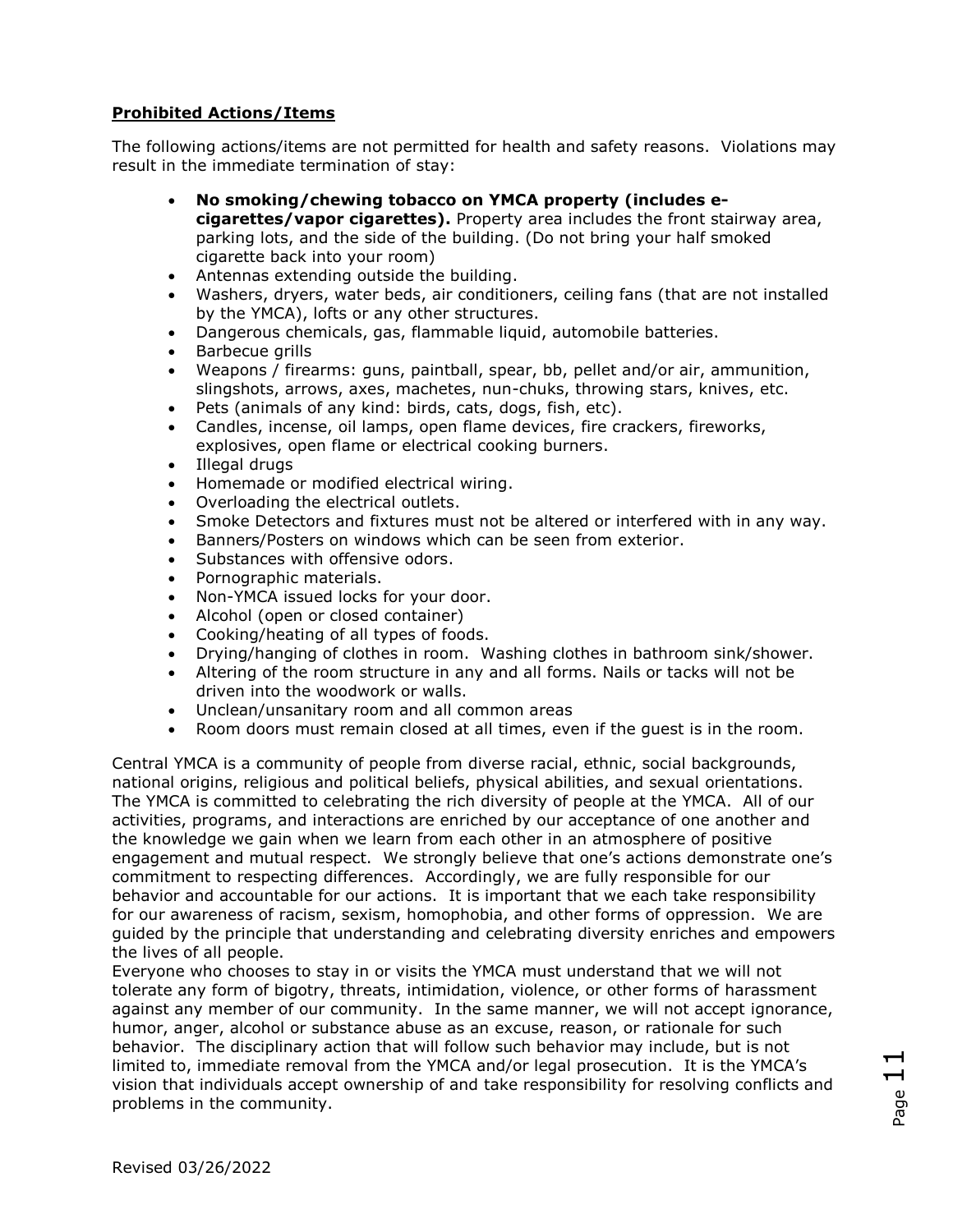## **IMPORTANT RULES AND REGULATIONS**

#### **Felonies/Convictions**

The YMCA reserves the right to deny access or membership to any person who has been accused or convicted of any crime involving sexual abuse, is or has been a registered sex offender, has ever been convicted of any offense relating to the use, sale, possession, or transportation of narcotics or habit forming and/or dangerous drugs, or is presently or habitually under the influence of dangerous drugs or chemicals, narcotics, or intoxicating beverages.

#### **Alcohol & Drug Policy**

Any evidence of alcohol or illicit substance possession, use or consumption on the premises is a violation of this policy and will result in disciplinary action. Furthermore, the possession, selling, sharing and/or illicit use of prescription drugs are not allowed. All guests are expected to know and comply with all applicable state laws and guidelines.

#### **Tobacco Policy**

The Central YMCA, along with any other YMCA of Honolulu facility, is smoke-free and promotes healthy living for all guests. Tobacco use may include but is not limited to the form of cigarettes, cigars and chewing tobacco, e-cigarettes, vapor cigarettes. The use of these items is prohibited at any YMCA facility. If you are caught, you will be asked to check out immediately.

#### **Behavioral Misconduct Policy**

Behavior that is threatening, harmful or dangerous to self and others is prohibited. Conduct that is lewd, indecent, or obscene is also prohibited. Hazing will not be tolerated. Unacceptable behavior also includes disrespecting property of others. Harassment in any form is prohibited. Harassment includes, but is not limited to, that which intimidates or ridicules an individual or group; behavior which degrades an individual or group because of race, sex, age, religion, color, national origin, ancestry, disability, marital status, arrest and court record, sexual orientation, and veteran status.

#### **Guests & Visitation Policy**

A visitor is defined as any person other than the registered occupant. Guests are to meet their visitor(s) outside the Central YMCA. No visitors shall be allowed into the residence facility. No visitors anywhere of the premises after 10pm.

#### **Abandoned Property**

Any and all unclaimed items left behind by anyone will be considered abandoned and will be disposed of immediately.

## *Mahalo for staying at the Central YMCA.*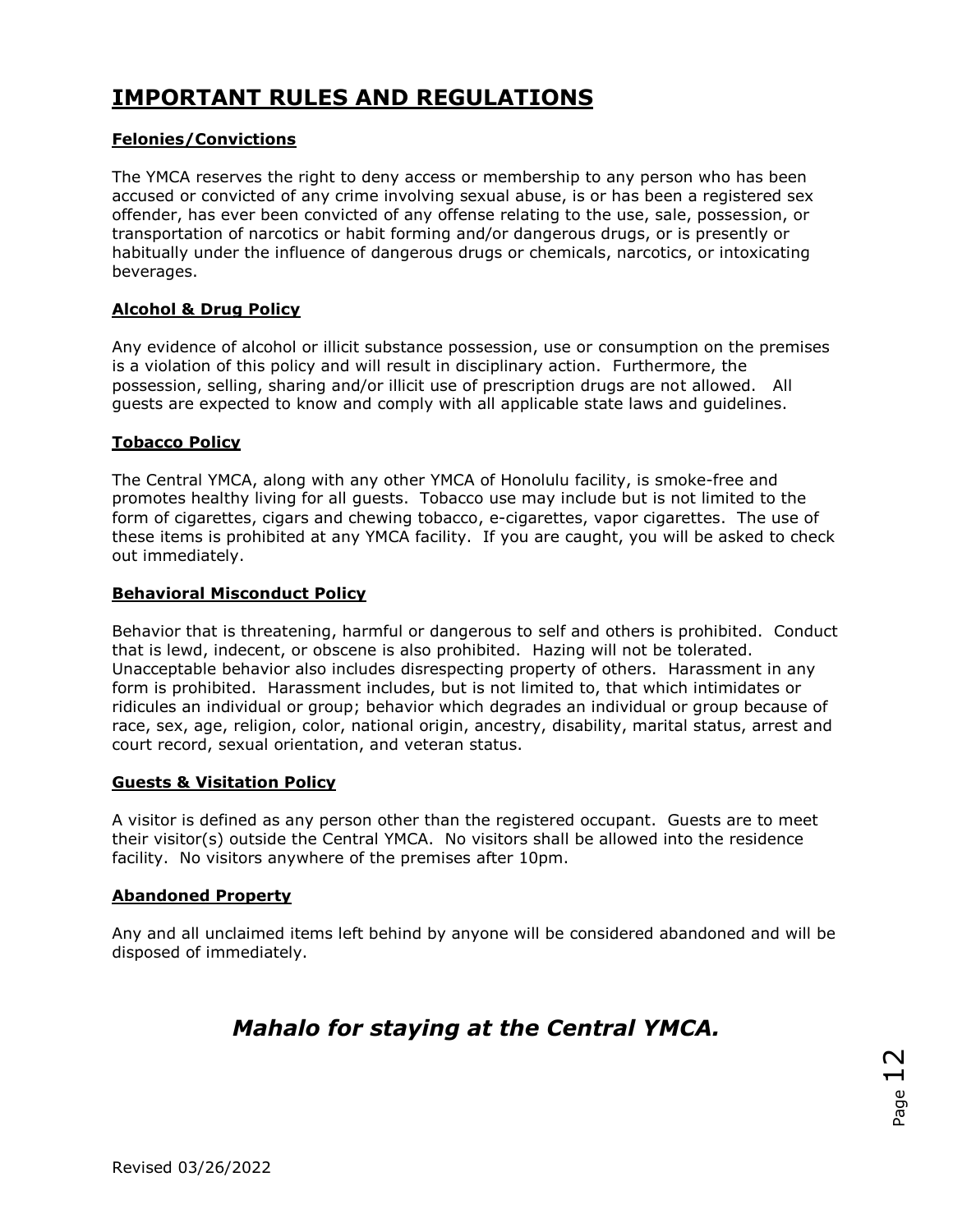## **RESIDENT** COPY the  $\sum$

## WAIVER AND RELEASE OF LIABILITY

In consideration of being able to use the Young Men's Christian Association of Honolulu ("YMCA") facilities and equipment, I hereby release and covenant not to sue the YMCA, its owners, employees, instructors, or agents (herein after collectively referred to as "YMCA"), from and all present and future claims, resulting from ordinary negligence on the part of the YMCA or others listed for loss, damage, or theft of personal property, personal injury, or death, arising as a result of using the facilities and equipment of the YMCA and engaging in any YMCA activities or any activities incidental thereto, where ever, whenever, or however the same occur. I hereby voluntarily waive any and all claims resulting from negligence, both present and future, that may be made by me, my family, estate, heirs, or assigns.

Further, I am aware that health and fitness club activities may range from various cardiovascular activities (i.e., aerobics, bicycles, steppers or racquetball) to the strenuous exertion of strength training (i.e., free weights, weight machines). I understand that these and other physical activities at the YMCA involve certain risks, including but not limited to death, serious neck and spinal injuries resulting in complete or partial paralysis, heart attacks, and injury to bones, joints, or muscles. I am voluntarily participating in club activities with full knowledge of dangers involved and hereby agree to accept and assume any and all inherent risks of property damage, personal injury, or death.

CORONAVIRUS NOTICE: COVID-19 has become a global pandemic and a national and state public health emergency. During this time, we all must do our part to slow the spread of COVID-19:

- 1) I agree not to come on to YMCA's premises if I am displaying any of the following symptoms associated with COVID-19: cough, shortness of breath or difficulty breathing, chills, muscle or body aches, headache, sore throat, new loss of taste or smell, fatigue, congestion or runny nose, nausea or vomiting, diarrhea, or fever (100.4° F or over).
- 2) I understand and agree that the YMCA will require me to leave the YMCA's premises if I have or am displaying any of the symptoms above and agree not return to the YMCA for a minimum of fourteen (14) days. In addition, I consent that the YMCA may take my temperature to ensure that I do not have a fever.
- 3) While the YMCA is doing its part to discourage persons having COVID-19 symptoms from being on the YMCA's premises, there is a risk that there may be people on the YMCA's premises that could be infected with COVID-19 who are expressing symptoms or are asymptomatic. **I understand, acknowledge and agree that I am assuming the risk that I could be exposed to persons infected with COVID-19**.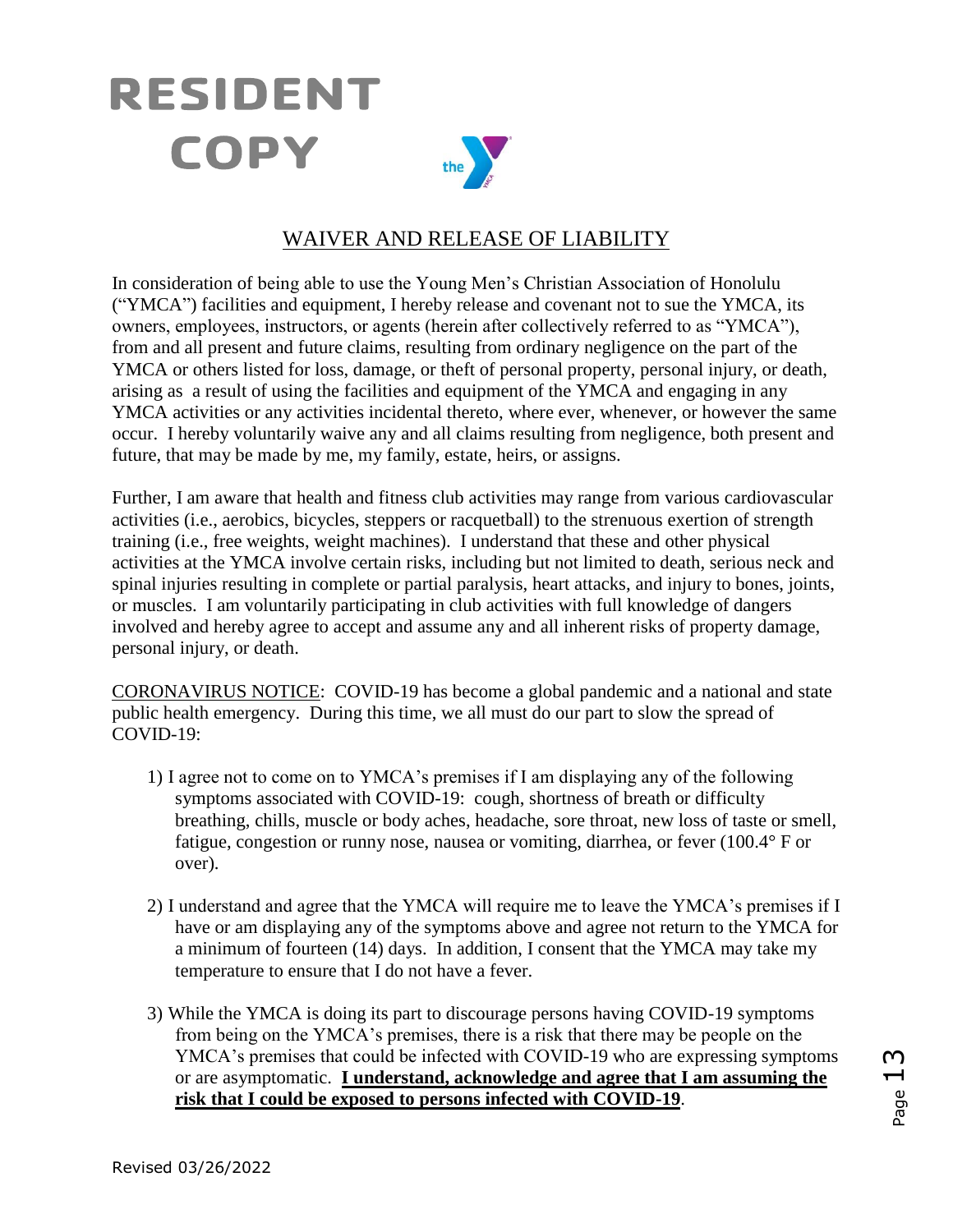- 4) I am confirming that I, or anyone in my household, have **NOT** been required by the State of Hawaii to be in a mandatory quarantine before arriving at the YMCA premises.
- 5) I am confirming that I, or anyone in my household, have not been suspected to have or have had contact with someone under investigation for, or with a confirmed case of COVID-19 in the last 14 days.
- 6) I agree to inform the YMCA if I have tested positive for COVID-19 or the COVID-19 Antibody in the past 14 days. I also agree to immediately inform the YMCA if, in the future, I test positive for COVID-19 or the COVID-19 Antibody.

This Waiver and Release of Liability Agreement shall be effective and binding upon my heirs, next-of-kin, executors, administrators, assigns and representatives, in the event of my death or incapacity. This Agreement shall be governed by and interpreted solely in accordance with the laws of the State of Hawaii and no other jurisdiction. Any litigation involving the parties to this Agreement shall be brought solely within the State of Hawaii. I agree that if any portion of this Agreement is found to be void or unenforceable, the remaining portions shall remain in full force and effect.

I further agree to hold harmless, indemnify and defend the YMCA and others listed for any and all claims arising as a result or my engaging in club activities or any activities incidental thereto, where ever, whenever, or however the same occur. I have read this form and fully understand that by signing this form, I am giving up any and all legal rights and/or remedies that may be available to me for the ordinary negligence of the YMCA or any parties listed above.

#### CODE OF CONDUCT

The YMCA is committed to providing a safe and welcoming environment for all residents and guests. To promote safety and comfort for all, all individuals are asked to act appropriately at all times when in YMCA programs. Our values are honesty, respect, responsibility, caring, and diversity. We expect persons using the YMCA to act maturely, to behave responsibly and to respect the rights and dignity of others. The following Code of Conduct outlines prohibited action, but the actions listed below are not an all-inclusive list of behaviors considered inappropriate in our facilities and programs.

- Using or possessing alcohol or illegal chemicals on YMCA property or in YMCA vehicles.
- Smoking / tobacco use or e-cigarettes / vapor cigarettes use on YMCA property.
- · Carrying or concealing a weapon or any device or object that may be used as a weapon.
- · Harassment or intimidation by words, gestures, body language, or any type of menacing or unwelcome behavior.
- · Physical contact with another person in an angry, aggressive, or threatening way.
- · Verbally abusive behavior, including angry or vulgar language, swearing, name-calling, or shouting.
- · Sexually explicit conversation or behavior; any sexual contact with another person.
- · Inappropriate, immodest, or sexually revealing attire.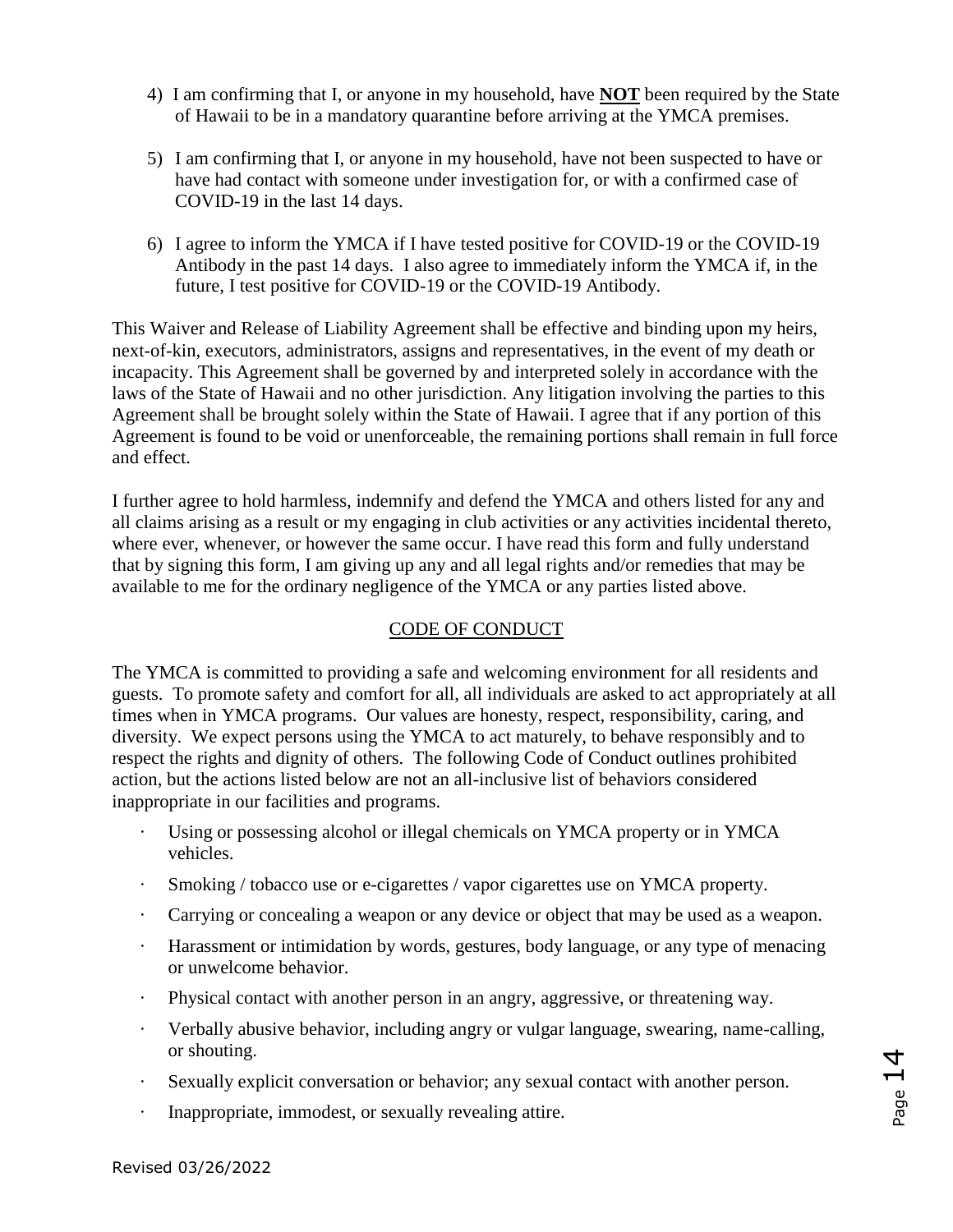- · Theft or behavior that results in the destruction or loss of property.
- · Loitering within or on the grounds of the YMCA.
- · Use of electronic devices that are capable of taking photos and/or videos within locker rooms and restrooms. Use of any electronic device capable of taking photos and/or videos in the exercise facility is only acceptable when the device is used as a video/music player (not as a recorder). All other use is prohibited.

In addition, the YMCA reserves the right to deny access to any person who has been accused or convicted of any crime involving sexual abuse, is or has been a registered sex offender, has ever been convicted of any offense relating to the use, sale possession, or transportation of narcotics or habit forming and/or dangerous drugs, or is presently or habitually under the influence of dangerous drugs or chemicals, narcotics, or intoxicating beverages.

#### PHOTO / VIDEO / STORY RELEASE

I grant the YMCA, National Council of Young Men's Christian Associations of the United States of America and its chartered YMCA member associations in the United States, and collaborating third parties permission in perpetuity to use my image, voice, and personal story in photographs, videos, social media, artwork, profiles and all forms of promotional materials and venues without limitation or obligation to provide compensation for the purposes of promotion or interpreting YMCA programs. I release YMCA, National Council of Young Men's Christian Associations of the United States of America and its chartered YMCA member associations in the United States, and collaborating third parties from any and all claims, causes of action, and liability arising out of any use of my images or likeness.

By signing this document, I acknowledge that I have had sufficient opportunity to read this entire document. I have read and understood this document, and agree to be bound by its terms. I understand that this waiver is intended to be as broad and inclusive as permitted by the laws of the State of Hawaii and agree that if any portion is held invalid, the remainder of the waiver will continue in full legal force and effect. I affirm that I am over eighteen years of age and am freely and voluntarily signing this document, without any inducement or assurance of any nature. I understand and agree that my signature in any form or medium (including without limitation any electronic or digital signature or symbol) shall have the same legal effect, validity and enforceability as a manually handwritten original signature. Any document transmitted by any electronic or digital means (including without limitation by electronic mail "email", texting, or facsimile "fax" transmission) shall have the same legal effect, validity and enforceability as if physically delivered in its original form.

| Resident N<br>vame<br>. |  |  |
|-------------------------|--|--|
|                         |  |  |

Signature: \_\_\_\_\_\_\_\_\_\_\_\_\_\_\_\_\_\_\_\_\_\_\_\_\_\_\_\_\_\_\_\_\_ Date: \_\_\_\_\_\_\_\_\_\_\_\_\_\_\_\_\_\_\_\_\_\_\_\_\_\_\_\_\_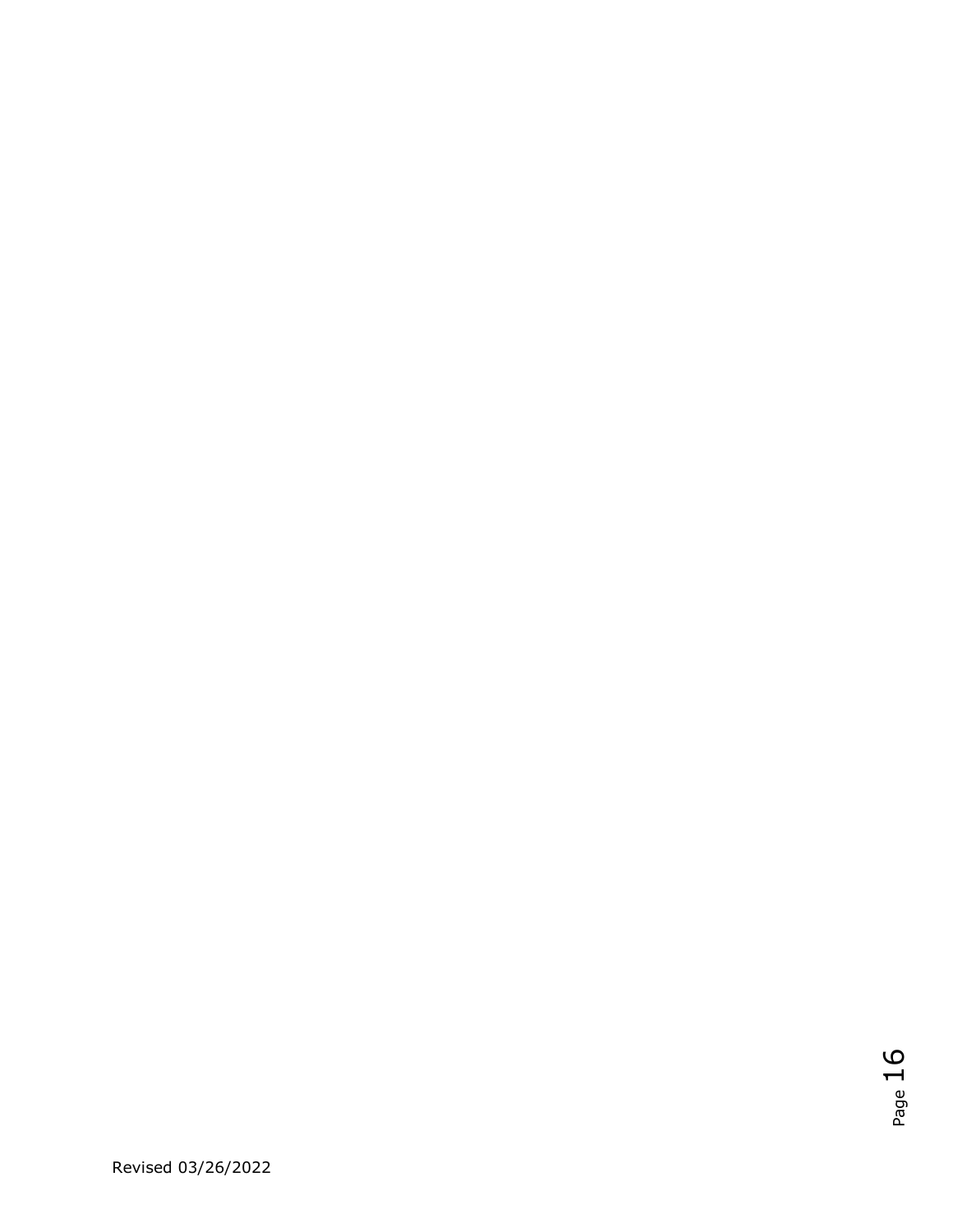

### WAIVER AND RELEASE OF LIABILITY

In consideration of being able to use the Young Men's Christian Association of Honolulu ("YMCA") facilities and equipment, I hereby release and covenant not to sue the YMCA, its owners, employees, instructors, or agents (herein after collectively referred to as "YMCA"), from and all present and future claims, resulting from ordinary negligence on the part of the YMCA or others listed for loss, damage, or theft of personal property, personal injury, or death, arising as a result of using the facilities and equipment of the YMCA and engaging in any YMCA activities or any activities incidental thereto, where ever, whenever, or however the same occur. I hereby voluntarily waive any and all claims resulting from negligence, both present and future, that may be made by me, my family, estate, heirs, or assigns.

Further, I am aware that health and fitness club activities may range from various cardiovascular activities (i.e., aerobics, bicycles, steppers or racquetball) to the strenuous exertion of strength training (i.e., free weights, weight machines). I understand that these and other physical activities at the YMCA involve certain risks, including but not limited to death, serious neck and spinal injuries resulting in complete or partial paralysis, heart attacks, and injury to bones, joints, or muscles. I am voluntarily participating in club activities with full knowledge of dangers involved and hereby agree to accept and assume any and all inherent risks of property damage, personal injury, or death.

CORONAVIRUS NOTICE: COVID-19 has become a global pandemic and a national and state public health emergency. During this time, we all must do our part to slow the spread of COVID-19:

- 1) I agree not to come on to YMCA's premises if I am displaying any of the following symptoms associated with COVID-19: cough, shortness of breath or difficulty breathing, chills, muscle or body aches, headache, sore throat, new loss of taste or smell, fatigue, congestion or runny nose, nausea or vomiting, diarrhea, or fever (100.4° F or over).
- 2) I understand and agree that the YMCA will require me to leave the YMCA's premises if I have or am displaying any of the symptoms above and agree not return to the YMCA for a minimum of fourteen (14) days. In addition, I consent that the YMCA may take my temperature to ensure that I do not have a fever.
- 3) While the YMCA is doing its part to discourage persons having COVID-19 symptoms from being on the YMCA's premises, there is a risk that there may be people on the YMCA's premises that could be infected with COVID-19 who are expressing symptoms or are asymptomatic. **I understand, acknowledge and agree that I am assuming the risk that I could be exposed to persons infected with COVID-19**.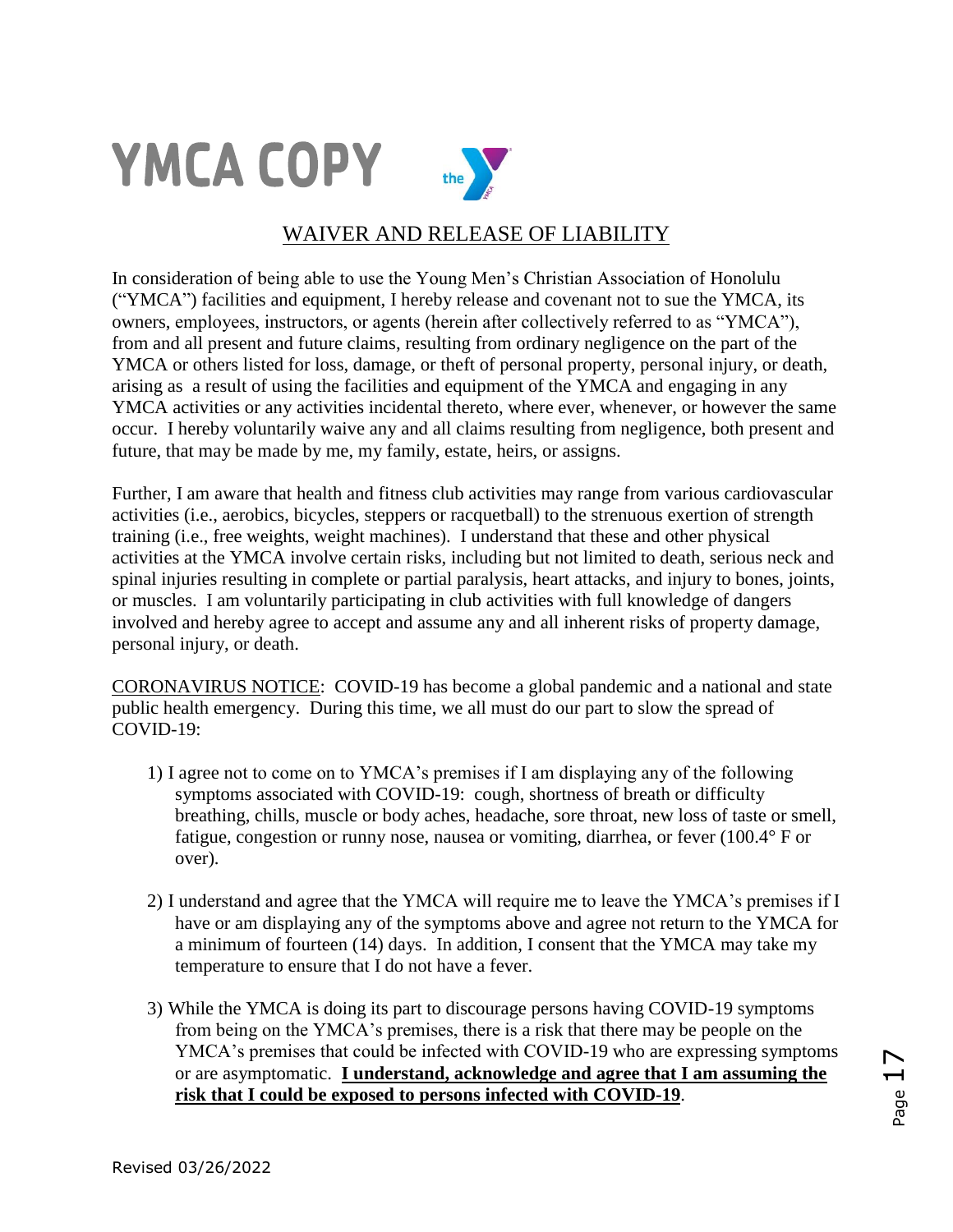- 4) I am confirming that I, or anyone in my household, have **NOT** been required by the State of Hawaii to be in a mandatory quarantine before arriving at the YMCA premises.
- 5) I am confirming that I, or anyone in my household, have not been suspected to have or have had contact with someone under investigation for, or with a confirmed case of COVID-19 in the last 14 days.
- 6) I agree to inform the YMCA if I have tested positive for COVID-19 or the COVID-19 Antibody in the past 14 days. I also agree to immediately inform the YMCA if, in the future, I test positive for COVID-19 or the COVID-19 Antibody.

This Waiver and Release of Liability Agreement shall be effective and binding upon my heirs, next-of-kin, executors, administrators, assigns and representatives, in the event of my death or incapacity. This Agreement shall be governed by and interpreted solely in accordance with the laws of the State of Hawaii and no other jurisdiction. Any litigation involving the parties to this Agreement shall be brought solely within the State of Hawaii. I agree that if any portion of this Agreement is found to be void or unenforceable, the remaining portions shall remain in full force and effect.

I further agree to hold harmless, indemnify and defend the YMCA and others listed for any and all claims arising as a result or my engaging in club activities or any activities incidental thereto, where ever, whenever, or however the same occur. I have read this form and fully understand that by signing this form, I am giving up any and all legal rights and/or remedies that may be available to me for the ordinary negligence of the YMCA or any parties listed above.

#### CODE OF CONDUCT

The YMCA is committed to providing a safe and welcoming environment for all residents and guests. To promote safety and comfort for all, all individuals are asked to act appropriately at all times when in YMCA programs. Our values are honesty, respect, responsibility, caring, and diversity. We expect persons using the YMCA to act maturely, to behave responsibly and to respect the rights and dignity of others. The following Code of Conduct outlines prohibited action, but the actions listed below are not an all-inclusive list of behaviors considered inappropriate in our facilities and programs.

- Using or possessing alcohol or illegal chemicals on YMCA property or in YMCA vehicles.
- Smoking / tobacco use or e-cigarettes / vapor cigarettes use on YMCA property.
- · Carrying or concealing a weapon or any device or object that may be used as a weapon.
- · Harassment or intimidation by words, gestures, body language, or any type of menacing or unwelcome behavior.
- · Physical contact with another person in an angry, aggressive, or threatening way.
- · Verbally abusive behavior, including angry or vulgar language, swearing, name-calling, or shouting.
- · Sexually explicit conversation or behavior; any sexual contact with another person.
- · Inappropriate, immodest, or sexually revealing attire.